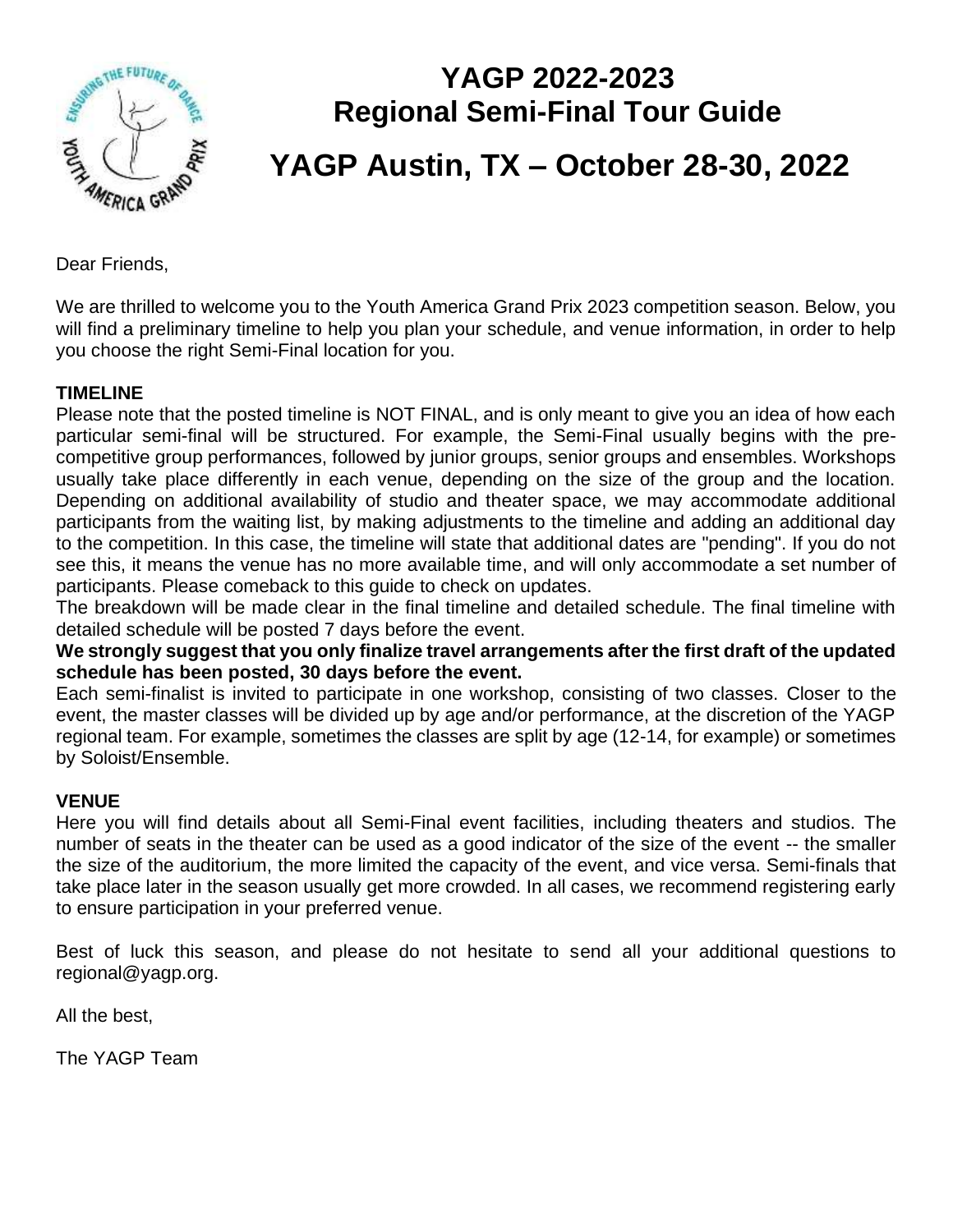## **YAGP 2022 Austin, GA Important Information**

**About the Venue:** The Hayes CISD Performing Arts Center has ample seating and a spacious stageand lobby. It is located in a suburb of Austin, with most hotels located a driving distance away. Master Classes usually held in the Ballet Austin School facilities.

### **Theater:**

**Theater**: Hayes CISD Performing Arts Center **Address**: 979 Kohlers Crossing, Kyle, TX 78640**Website**: https:/[/www.hayscisd.net/domain/170](http://www.hayscisd.net/domain/170) **Stage Size:** 46' W x 42' D **Auditorium Size**: 1,600 **Nearby restaurants**: A variety of options within a short walking distance from Theater **Parking**: Onsite, free of charge

## **Studios:** Pending